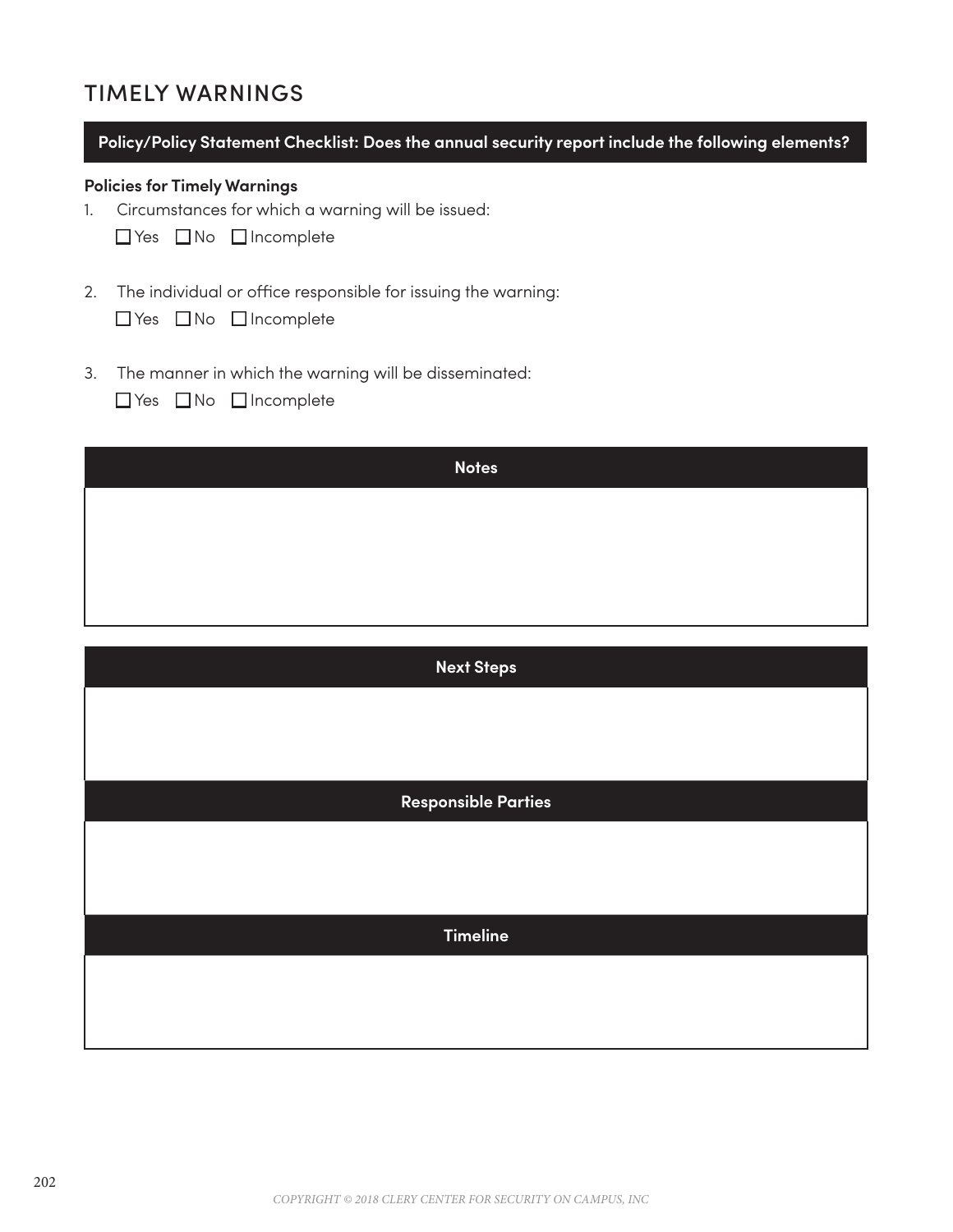# **Definitions/Related Information**

Institutions must issue a timely warning for any Clery Act crime that occurs within Clery geography that is:

- Reported to campus security authorities or local police agencies; and
- Is considered by the institution to represent a serious or continuing threat to students and employees.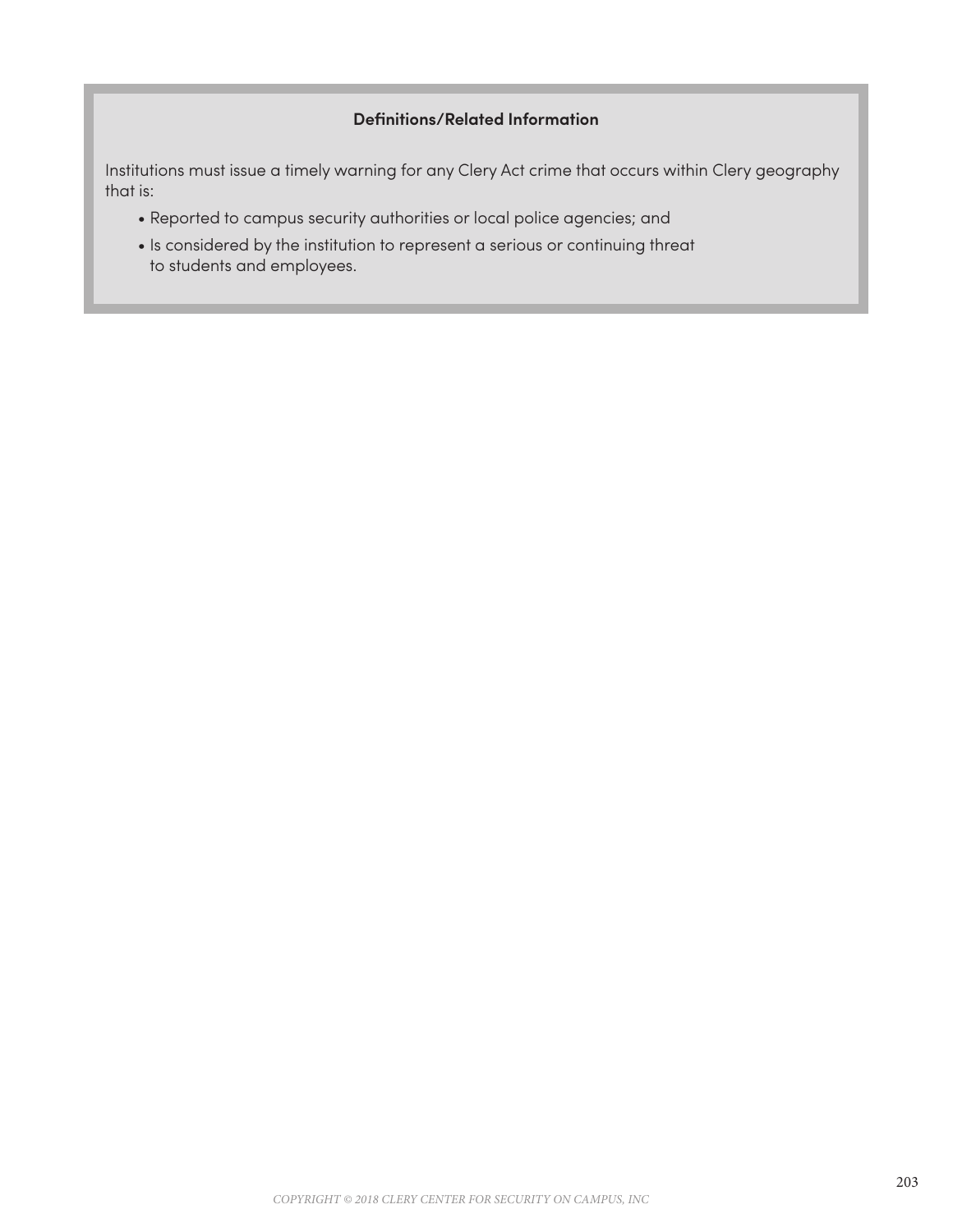# EMERGENCY NOTIFICATION & EVACUATION

# **Policy/Policy Statement Checklist: Does the annual security report include the following elements?**

#### **Policies for Emergency Notification & Evaluation**

1. The procedures the institution will use to immediately notify the campus community upon the confirmation of a significant emergency or dangerous situation involving an immediate threat to the health or safety of students or employees occurring on the campus: (See below for more detail.)

 $\Box$  Yes  $\Box$  No  $\Box$  Incomplete

#### **Key Questions for this Statement:**

- Does the statement specify that the institution will immediately notify the campus community upon confirmation of an emergency or dangerous situation?
- Does the statement include all procedures and describe them in a manner that lets the campus community and others know what you will do and who or what office or organization will be responsible for each step along the way?
- Does the statement provide information about how an individual can report an emergency?
- Does the statement make a complete disclosure of whatever methods will be used or will potentially be used depending on the situation (a public address system, text messaging, e-mail messaging, electronic signboards, emergency phone lines, phone trees, bulletins posted on building entrances and exits, etc.)?
- If any emergency notification services require the campus community to sign up, does the statement include specific information on how to do this?
- Does the statement describe procedures for both response and evacuation in emergency or dangerous situations?
- 2. Describes the process used to confirm that there is a significant emergency or dangerous situation involving an immediate threat to the health or safety of students or employees:

 $\Box$  Yes  $\Box$  No  $\Box$  Incomplete

#### **Key Questions for this Statement:**

- Does the statement describe how the institution will confirm there is an emergency or dangerous situation (the process the school will use)?
- Is one person solely responsible for confirming an emergency, or are there multiple layers of information gathering?
- If there are multiple people or offices involved, what is the relationship among them?
- Does the institution rely on outside sources for certain types of emergencies or for all emergencies?
- How is this process coordinated?
- 3. Discloses process to determine which segment or segments will receive notification:

 $\Box$  Yes  $\Box$  No  $\Box$  Incomplete

#### **Key Questions for this Statement:**

 • Does the statement describe how the institution will make the decision to notify or not notify specific segments of the campus community?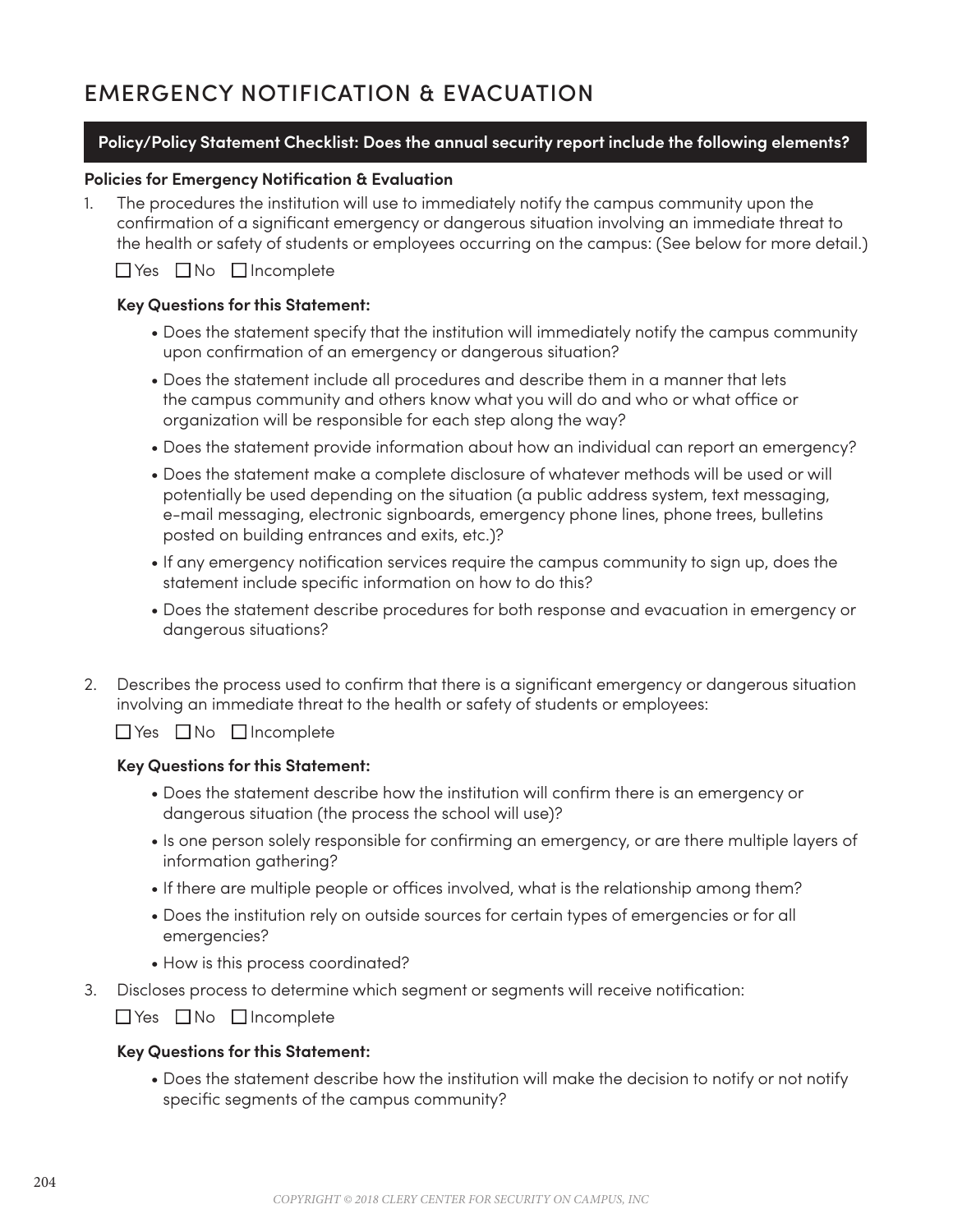4. Explains how the content of the notification will be developed:

 $\Box$  Yes  $\Box$  No  $\Box$  Incomplete

#### **Key Questions for this Statement:**

- Who determines how much information is appropriate to disseminate at different points of time?
- How might the content differ depending on what segments of the community the notification targets?
- 5. Explains process to initiate the notification system:

 $\Box$  Yes  $\Box$  No  $\Box$  Incomplete

#### **Key Questions for this Statement:**

- Does the statement describe how the institution initiates notifying the campus community that there's an emergency or dangerous situation?
- Does the institution have first responders who are alerted before anyone else?
- Does the institution use fire alarms or public address systems to alert the campus community and follow up with text messages and posted bulletins as more specific information becomes available? Who is responsible for initiating the system?
- 6. Identifies by title or office the individuals or offices responsible for these decisions or actions:

 $\Box$  Yes  $\Box$  No  $\Box$  Incomplete

#### **Key Questions for this Statement:**

- Does the statement provide a list of individuals (by title or position) or organizations (by name) responsible for carrying out the procedures described in the annual security report?
- If different people or organizations are responsible for different procedures or for responding to different types of emergency or dangerous situations, is this clear?
- 7. A statement that the institution will without delay and taking into account the safety of the community determine the content of the notification and initiate the notification system, unless issuing a notification will, in the professional judgment of responsible authorities, compromise efforts to assist a victim or to contain, respond to, or otherwise mitigate the emergency:

 $\Box$  Yes  $\Box$  No  $\Box$  Incomplete

#### **Key Questions for this Statement:**

• Does the statement include the specific language above?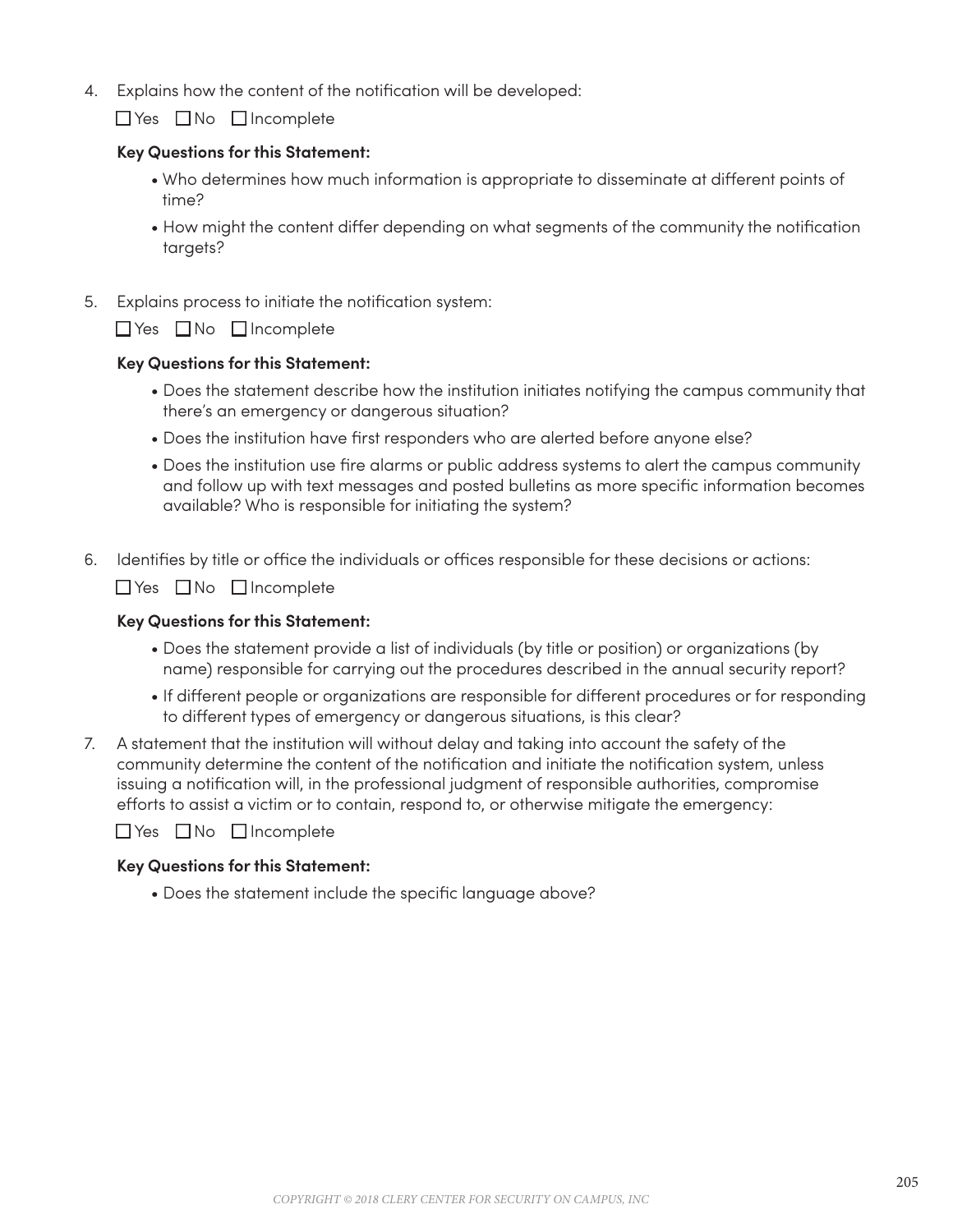8. Explains the institution's procedures for disseminating emergency information to the larger community:

 $\Box$  Yes  $\Box$  No  $\Box$  Incomplete

# **Key Questions for this Statement:**

- Does the statement address how the institution disseminates emergency information to individuals and/or organizations outside of the campus community?
- Does the institution use different methods to target different segments of the community?
- Do procedures differ depending on the situation?
- Does the statement include information about who or what office is responsible for developing the information to be disclosed and who or what office is responsible for disseminating the information to the larger community?
- 9. Procedures to annually test (via regularly scheduled drills, exercises, and appropriate followthrough activities designed for assessment and evaluation of emergency plans and capabilities) the emergency response and evacuation procedures:

 $\Box$  Yes  $\Box$  No  $\Box$  Incomplete

## **Key Questions for this Statement:**

- Are tests scheduled (not an emergency situation or false emergency alarm)?
- Do tests contain drills (activity that tests a single procedural operation)?
- Do tests contain exercises (involve coordination of effort)?
- Do tests contain follow-through activities (activity designed to review the test)?
- Are tests designed for assessment of emergency plans and capabilities (have measurable goals)?
- Are tests designed for evaluation of emergency plans and capabilities?
- 10. Procedures to annually publicize emergency response and evacuation procedures in conjunction with the test and to document, for each test, a description of the exercise, the date, time, and whether it was announced or unannounced:

 $\Box$  Yes  $\Box$  No  $\Box$  Incomplete

#### **Key Questions for this Statement:**

- Does the statement address how the institution gets the word out about emergency procedures in conjunction with at least one test every calendar year?
- Does the statement describe how the institution documents each test (a description of the exercise, the date the test was held, the time the test started and ended, whether the test was announced or unannounced)?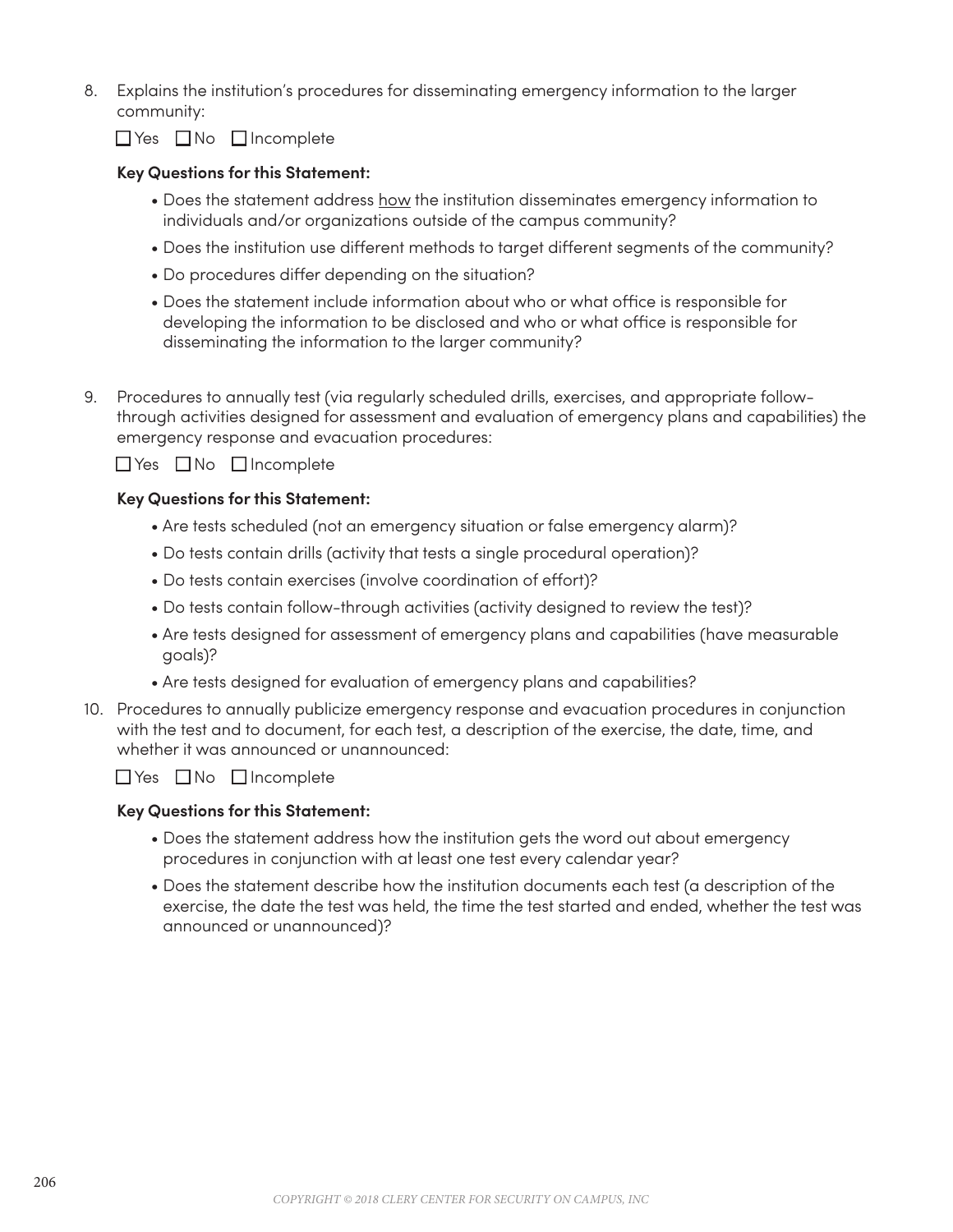| <b>Notes</b>               |
|----------------------------|
|                            |
|                            |
|                            |
|                            |
| <b>Next Steps</b>          |
|                            |
|                            |
|                            |
| <b>Responsible Parties</b> |
|                            |
|                            |
| <b>Timeline</b>            |
|                            |
|                            |
|                            |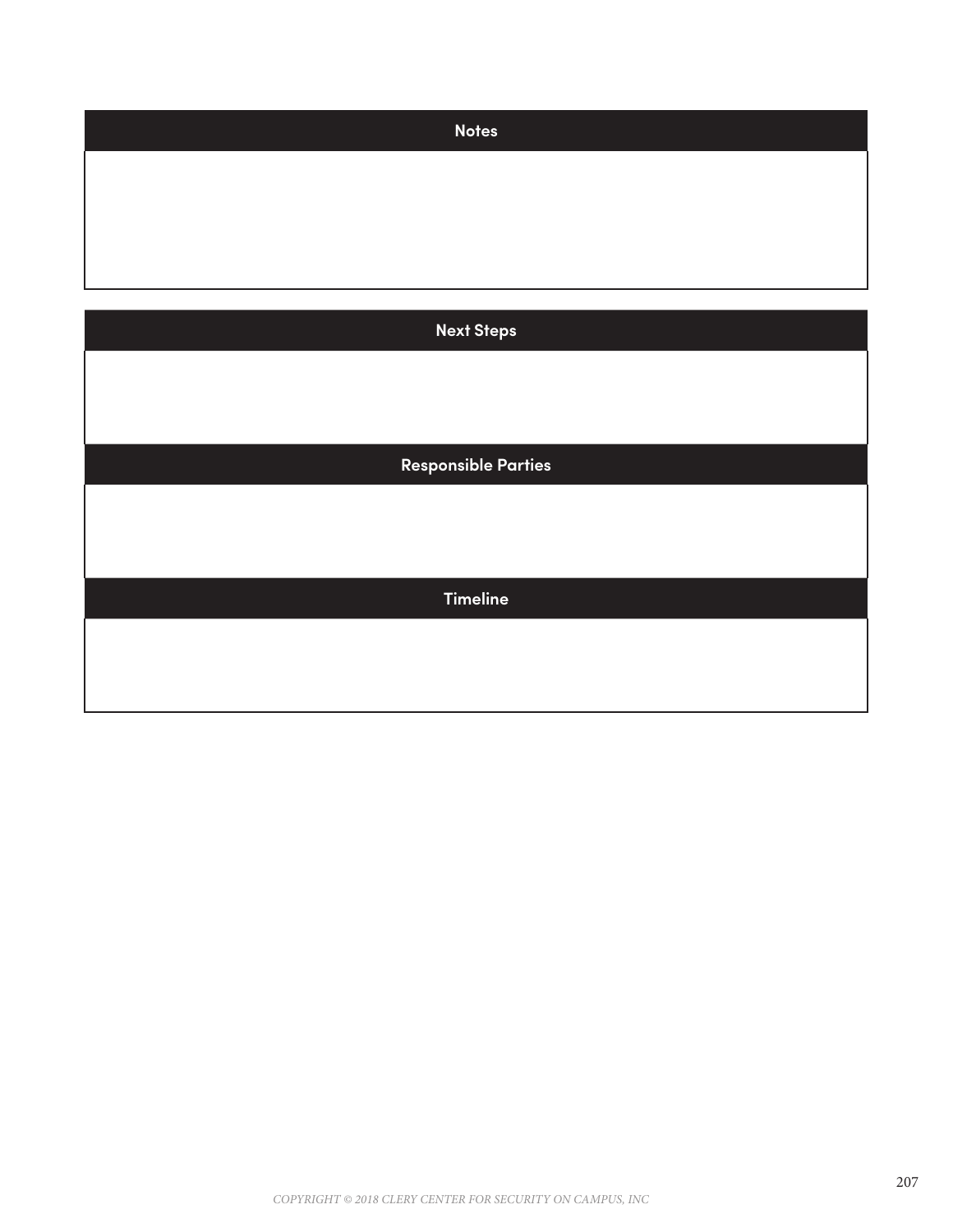## **Definitions/Related Information**

Institutions must immediately notify the campus community upon confirmation of a significant emergency or dangerous situation involving an immediate threat to the health or safety of students or employees occurring on campus. (Examples: Approaching forest fire, outbreak of meningitis, approaching tornado, earthquake, gas leak, terrorist incident, armed intruder, bomb threat, etc.)

# **Timely warning and emergency notification**

An institution must, in a manner that is timely and that withholds as confidential the names and other identifying information of victims, as defined in section 40002(a)(20) of the Violence Against Women Act of 1994 (42 U.S.C. 13925(a)(20)), and that will aid in the prevention of similar crimes, report to the campus community [Clery Act] crimes that are—

- Reported to campus security authorities as identified under the institution's statement of current campus policies; and
- Considered by the institution to represent a threat to students and employees.

An institution is not required to provide a timely warning with respect to crimes reported to a pastoral or professional counselor.

If there is an immediate threat to the health or safety of students or employees occurring on campus, an institution must follow its emergency notification procedures. An institution that follows its emergency notification procedures is not required to issue a timely warning based on the same circumstances; however, the institution must provide adequate follow-up information to the community as needed.

**Test Regularly scheduled drills, exercises, and appropriate follow**through activities, designed for assessment and evaluation of emergency plans and capabilities.